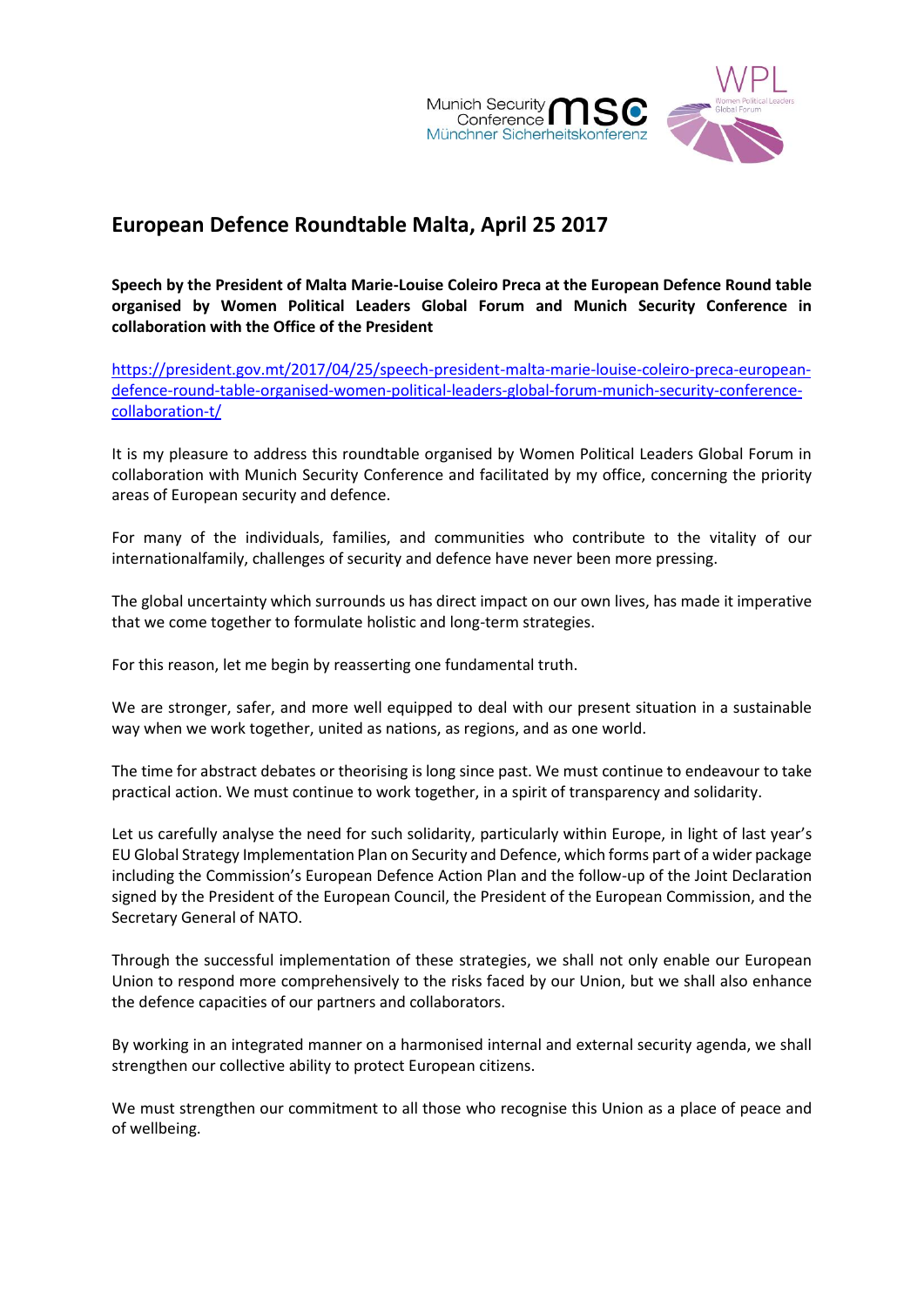

We all share a common responsibility to ensure that our world is safeguarded from harm. This has never been more important than at the present moment, when so much is at stake.

Our way of life, as democratic nations under the rule of law, cannot be taken for granted. It must be protected and cherished, recognised as the legacy of our ancestors, and held up as an example of success and pride to our future generations.

We all share one united responsibility to effectively defend the social, cultural, economic, and environmental interests of the diverse individuals, families, and communities who make up the societies of our nations.

No matter what strategy or action plan we consider, I believe that the importance of security comes part-and-parcel with the intrinsic importance of human dignity.

The dignity of the human person must rest at the heart of our actions, moving forward to ensure greater security within our world.

No other considerations can be more sacred to us than a basic respect for universal human rights, and no justification can ever be made, by any group or nation, for actions which violate the fundamental freedoms of others.

It is the safeguarding of these universal rights and fundamental freedoms which shall ensure that that unity replaces fragmentation, and that one united sense of purpose, in the service of peace, overcomes the discord and division which is threatening our world at this time of uncertainty.

Let me therefore urge you to keep considering strategies for long-term defence which work for longlasting peace.

Let us recognise that we are stronger when we take action in solidarity, speaking with one voice, to build a culture of positive peace among ourselves.

Europe, and the world, are stronger when we are united in the great work of peace, bridging our differences rather than building new walls which separate us from one another.

For this reason, it is also crucial that we bring on board the participation of the diversity of communities which make up our Union.

We cannot afford to exclude anybody from our consultations and conversations, because to do so would be to feed into a dangerous rhetoric of separation, of "Us against Them", which would only increase risks of radicalisation and social unease.

Human security must always concern itself with increasing people's access to participation, to be active promoters of their own protection and their own sense of security.

I would go further and say that not only should our strategies protect the rights and freedoms of individuals and their families. In a more positive and forward-looking sense, they should be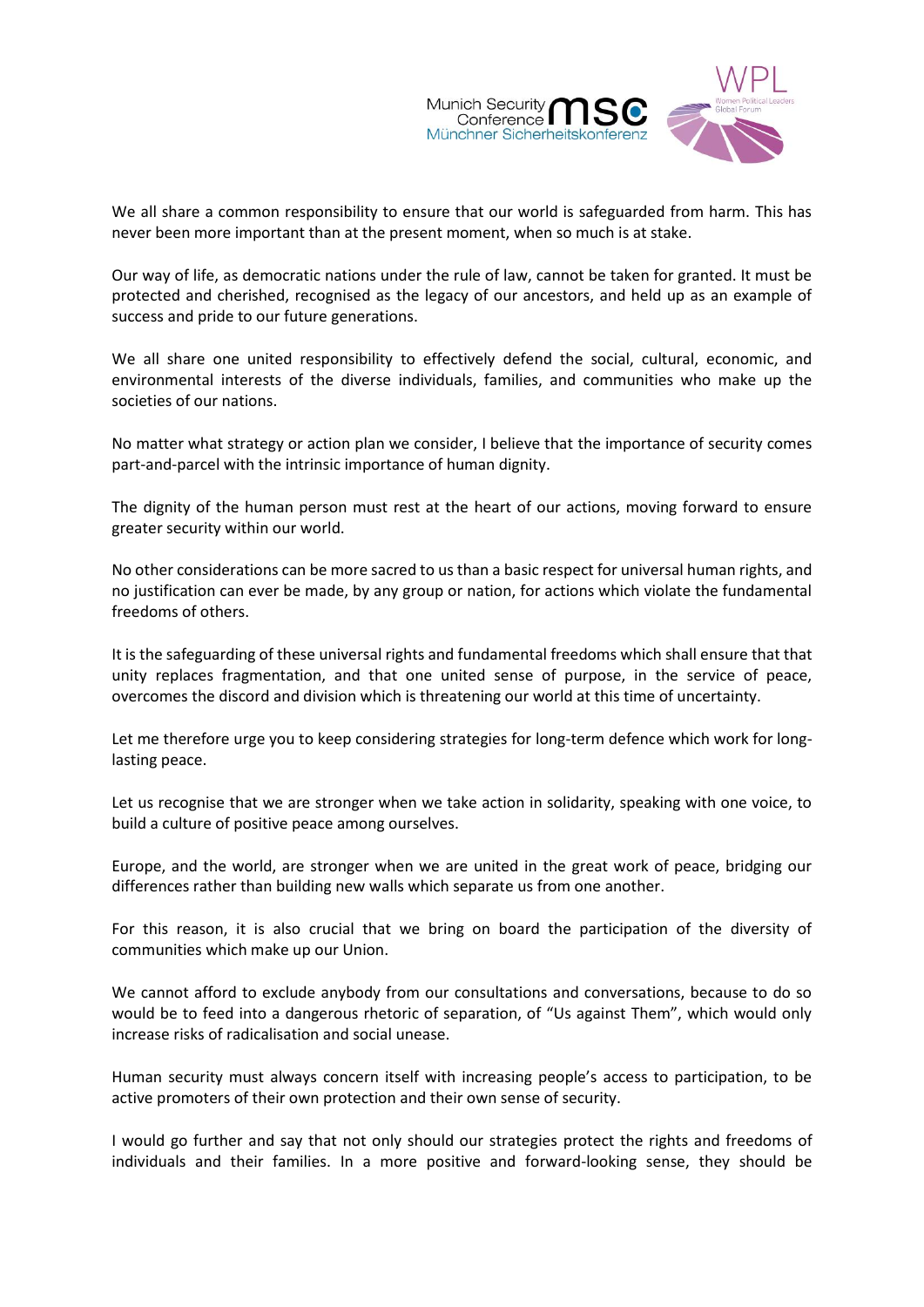

empowered and strengthened to be active participants, co-contributors, to the prosperity and the peace which shall be of such benefit to our European Union and our world.

Human development walks hand-in-hand with human security. This is what we must understand, if we are to work together on a truly human-centred approach to defence.

We must measure our successes by our commitment to ensure equity and inclusion, to promote justice, and to safeguard sustainable and meaningful peace for all.

The interventions we undertake, in various parts of the world where armed conflict and the risk of precarity can seem overwhelming, demand that we develop new and innovative responses.

The phenomena of climate change, of food and energy shortages, of violent radicalisation, and of transnational criminality require us to re-evaluate the ways in which our united family of nations are working together.

We must do more to promote a united and practical change in our status quo, courageously correcting its failures and inspiring a new way forward which captures the imagination and the active involvement of our citizens.

Let us also remember that the different societies that constitute our human family are linked as never before.

We are facing new opportunities and challenges, which no one nation can deal with alone.

Processes of globalisation have made us more aware of the intense interdependence that is transforming our ideas about state identity, the importance of the environment, the nature of warfare, and the future of defence.

As we become more closely linked together, by the realities of trade and culture and politics, so too must our commitment to build peace be an essential reality.

Just as the complex ecosystems in our natural world all work together, in mutual synergy, so too must we strive for peaceful unity, coming together as one human family, and as one planet.

We cannot afford to forget that whatever disturbances affect one part of the world will have repercussions, which are felt by all.

We can see this clearly, for example, in the situation currently underway in the Mediterranean Region. Peace and stability across both shores of the Mediterranean guarantees peace and stability within the European Union.

There can be no long-term and sustainable peace in Europe without an equal commitment to peace in the Mediterranean.